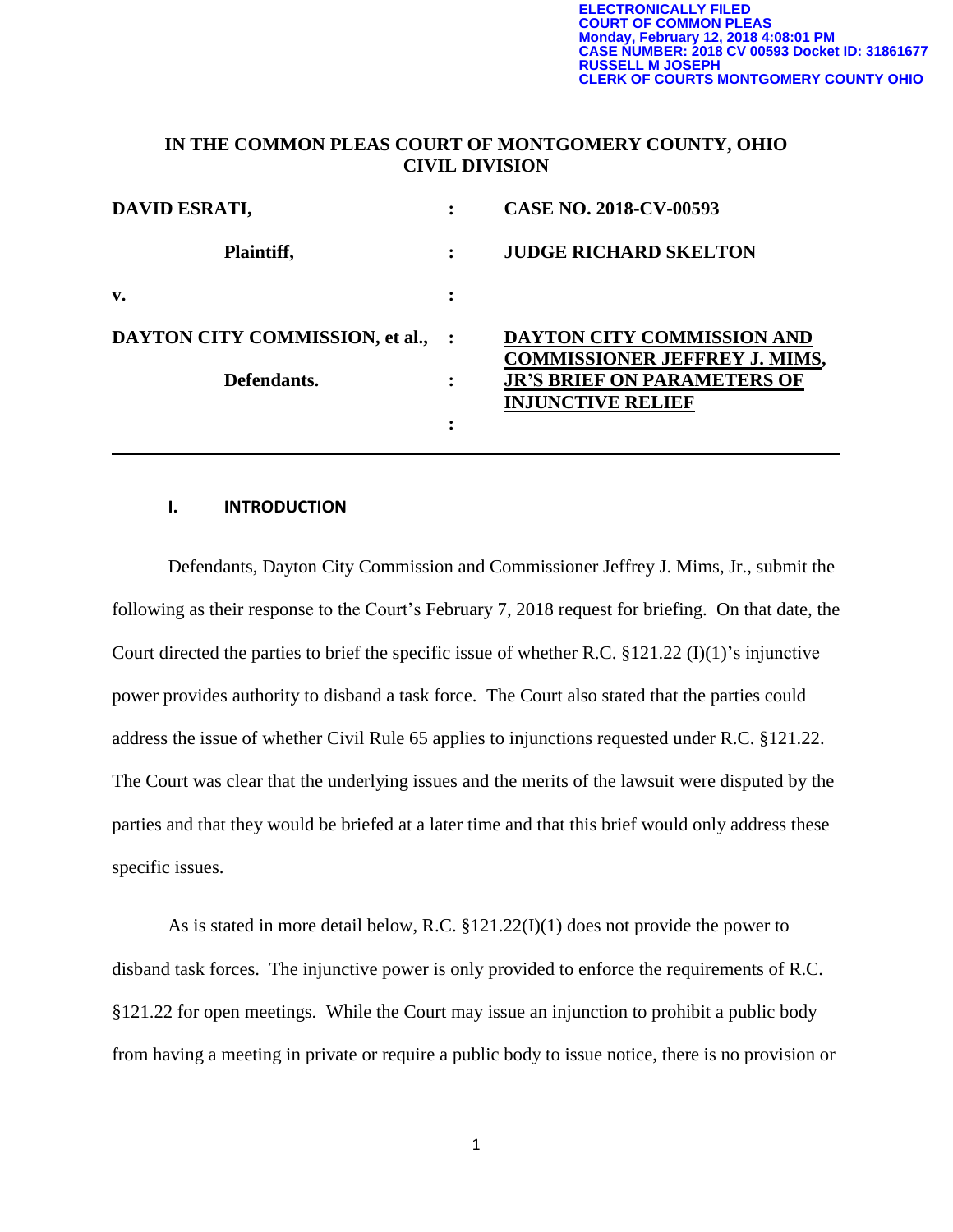authority for disbanding a task force. Moreover, Counsel could find no case law to support the relief.

Likewise, Civil Rule 65 applies to an injunction issued under R.C. §121.22. *State ex. rel Hardin Cty. Pub. Co. v. Hardin Mem'l Hosp.*, 2002-Ohio-5586, ¶2 (3<sup>rd</sup> Dist. 2002). Generally, where there is a conflict between the Civil Rules and a statute, the Civil Rules control on matters of procedure and the statute controls on substantive law. *Ferguson v. State*, 151 Ohio St.3d 265, 270, 87 N.E.3 1250, 1256 (2017). Even with special statutory proceedings, the statute will only control on a procedural matter where the civil rule is clearly inapplicable to the basic statutory purpose of the statutory enactment. *Id.* Because R.C. §121.22 only conflicts with two provisions of Civil Rule 65, at a minimum, Civil Rule 65's remaining processes and procedures apply.

#### **II. LAW AND ARGUMENT**

# **A. R.C. §121.22 DOES NOT GIVE AUTHORITY TO DISBAND A TASK FORCE.**

R.C. §121.22 only gives a Court the injunctive power to force members of a "Public Body" to comply with its requirements, it does not provide for disbandment. Where a party relies upon statutory relief, the party is limited to the specific relief provided, "[t]here is no authority under any rule of statutory construction to add to, enlarge, supply, expand, extend or improve the provisions of the statute to meet a situation not provided for." *Vought Industries, Inc. v. Tracy*, 72 Ohio St.3d 261, 648 N.E.2d 1364, 1367 (1995)(court rejected party's attempt to obtain statutory relief in excess of the statute).

The specific section only provides injunctive relief to comply with the Open Meeting Act provisions:

2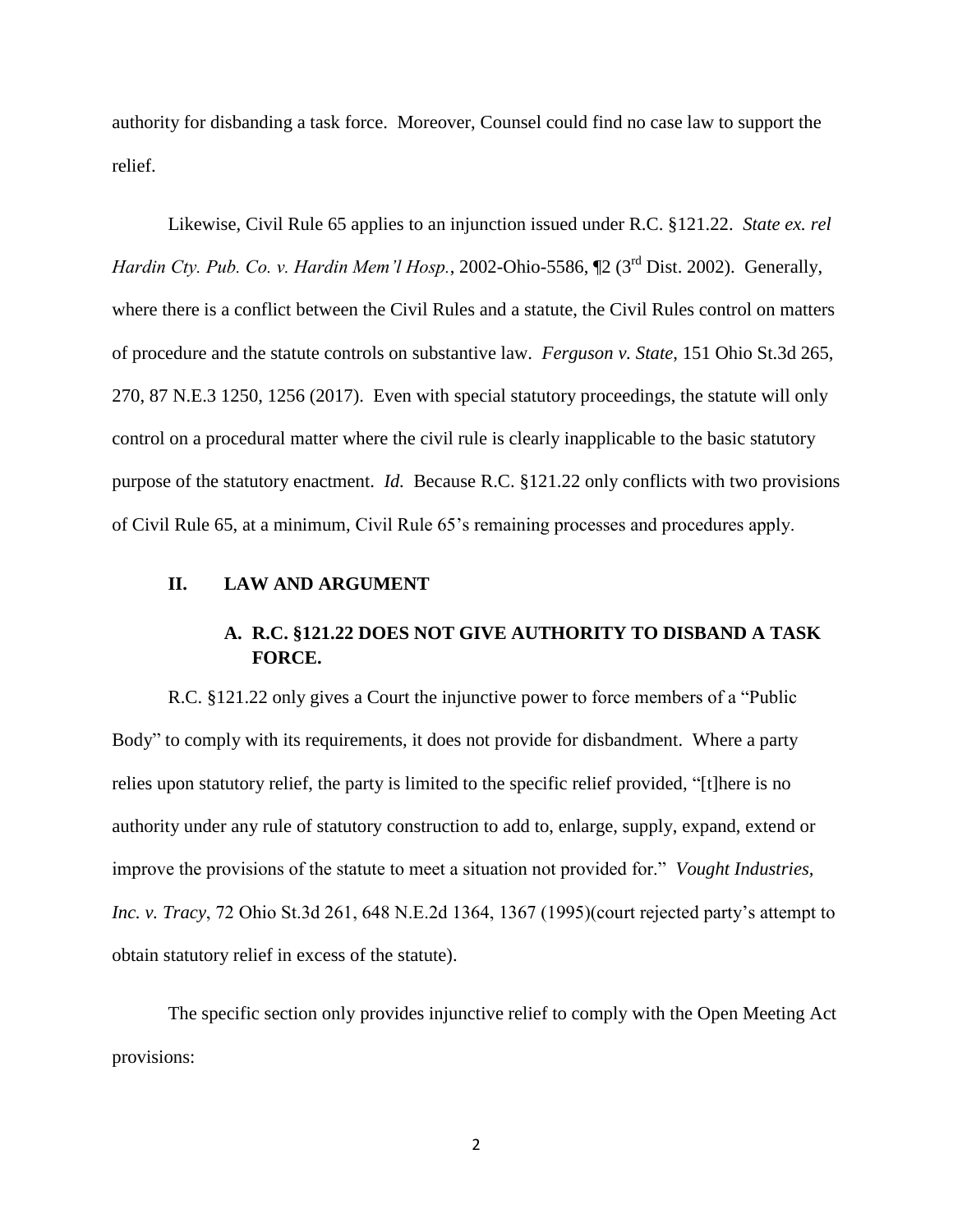Upon proof of a violation or threatened violation of this section in an action brought by a person, the court of common pleas shall issue an injunction to compel the members of the public body to comply with its provisions.

R.C. §121.22(I)(1). R.C. §121.22 only require a "Public body" to hold its "Meetings" in public, provide appropriate notice, and promptly prepare, file, maintain, and allow public inspection of the minute of its "Meetings."<sup>1</sup> See R.C. 121.22(C) and (F). There are no provisions in R.C. 121.22 controlling the formation or disbandment of a "Public body."

Here, the disbandment of a task force would improperly exceed the power provided under the statute. Moreover, disbandment would not be required to comply with the Open Meeting Act's provisions. Not only does this exceed the power provided, but Counsel has been unable to find any case law where a court took such a step.

### **B. OHIO CIVIL RULE 65 APPLIES TO INJUNCTIONS UNDER R.C. §121.22**

Ohio Civil Rule 65 applies where it is not in conflict with R.C. §121.22. Generally, "where conflicts arise between the Civil Rules and the statutory law, the rule will control the statute on matters of procedure and the statute will control the rule on matters of substantive law." *Ferguson v. State*, 151 Ohio St.3d 265, 270, 87 N.E.3 1250, 1256 (2017). Even with a special statutory proceeding the statutory procedure will not control unless it renders the civil rule "clearly inapplicable." *Ferguson v. State*, 151 Ohio St.3d 265, 270-27187 N.E.3 1250, 1256-1257 (2017). "A civil rule is clearly inapplicable 'only when its use will alter the basic statutory purpose for which the specific procedure was originally provided in the special statutory action'." *Id.* 

 $\overline{\phantom{a}}$ 

 $1$  The terms are capitalized because they are defined terms under R.C. §121.22.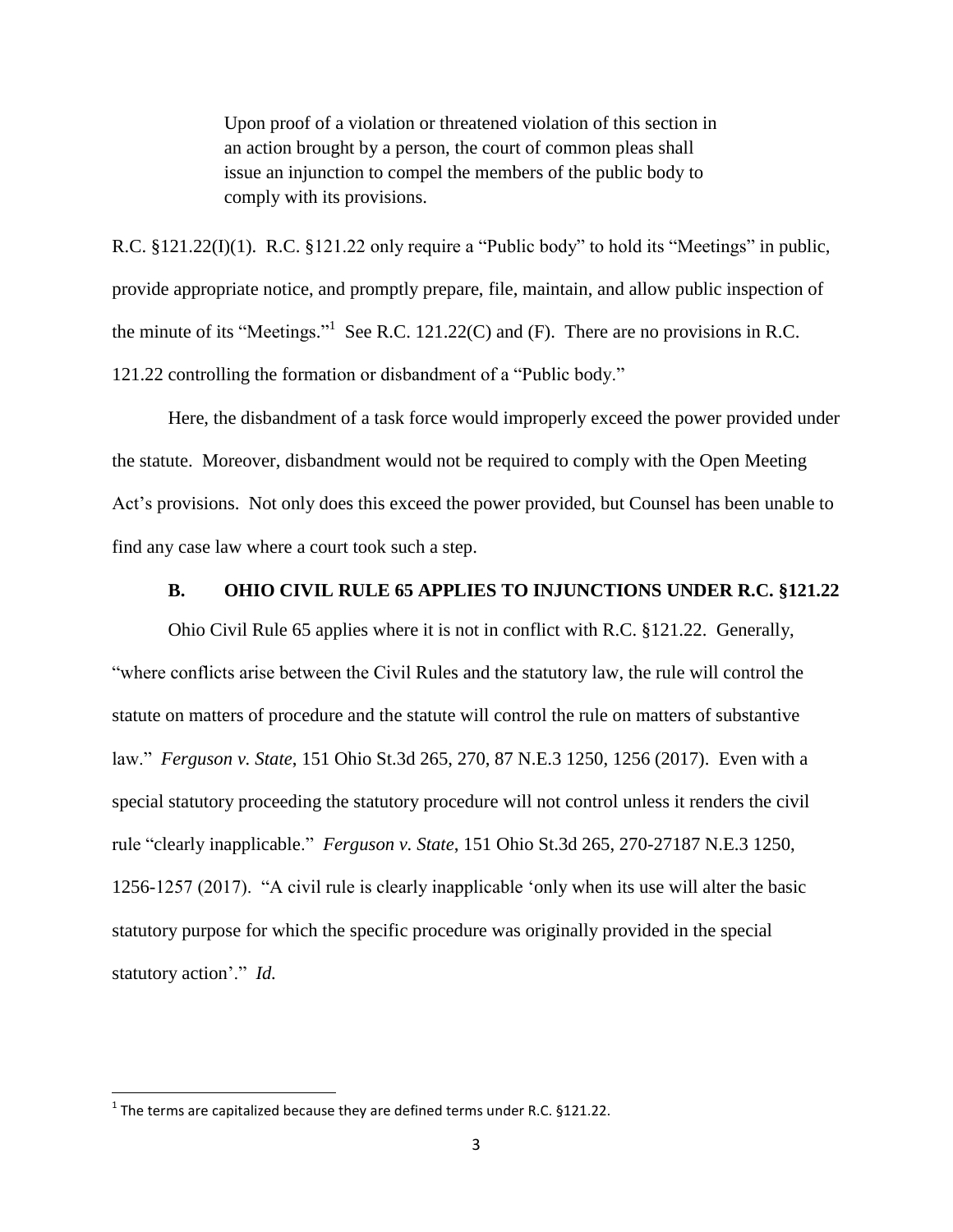Ohio Courts have applied the "clearly inapplicable" standard to find that procedural requirements, such as verification that is required in Civil Rule 65, are not such inherent parts of a special statutory remedy as to eliminate the basic statutory purpose and control over the Civil Rules. *State ex Rel. Millington v. Weir*, 60 Ohio App.2d 348, 397 N.E.2d 770, 349 (10<sup>th</sup> Dist. 1978). Likewise, the Third District Court of Appeals specifically found that Civil Rule 65 still applies to injunctions sought under R.C. 122.22(I)(1). *State, ex rel. Hardin Cty. Pub. Co. v. Hardin Mem'l Hosp.*, 2002-Ohio-5586,  $\sqrt{2}$ . (finding that the statute only "slightly" modifies Civil Rule 65).

Here, Civil Rule 65 applies to Plaintiff's request for an injunction to the extent that it does not conflict with the statute. The only requirements that R.C. §121.22 provides for an injunction are that it shall be granted "upon proof of violation or threatened violation" and that "irreparable harm and prejudice to the party that sought the injunction shall be conclusively and irrebuttably presumed upon proof of violation or threatened violation of this section." See R.C. 121.22 (I)(1) and (3). Therefore, all of the remaining provisions contained in Civil Rule 65 for the issuance of injunctions still apply.

#### **III. CONCLUSION**

The injunctive relief provided in R.C. §121.22 is limited to enforcement of the Open Meeting Act provisions, and does not include or address the formation or the disbandment of public bodies. As such, the statute cannot be used to disband a task force.

Also, Civil Rule 65 applies to injunctions sought under R.C. §121.22 to the extent that it is not in conflict with the substantive provisions. Therefore, with the exception of the presumption of irreparable harm and the requirement that an injunction be issued where a violation has been proven, all other provisions of Civil Rule 65 apply.

4